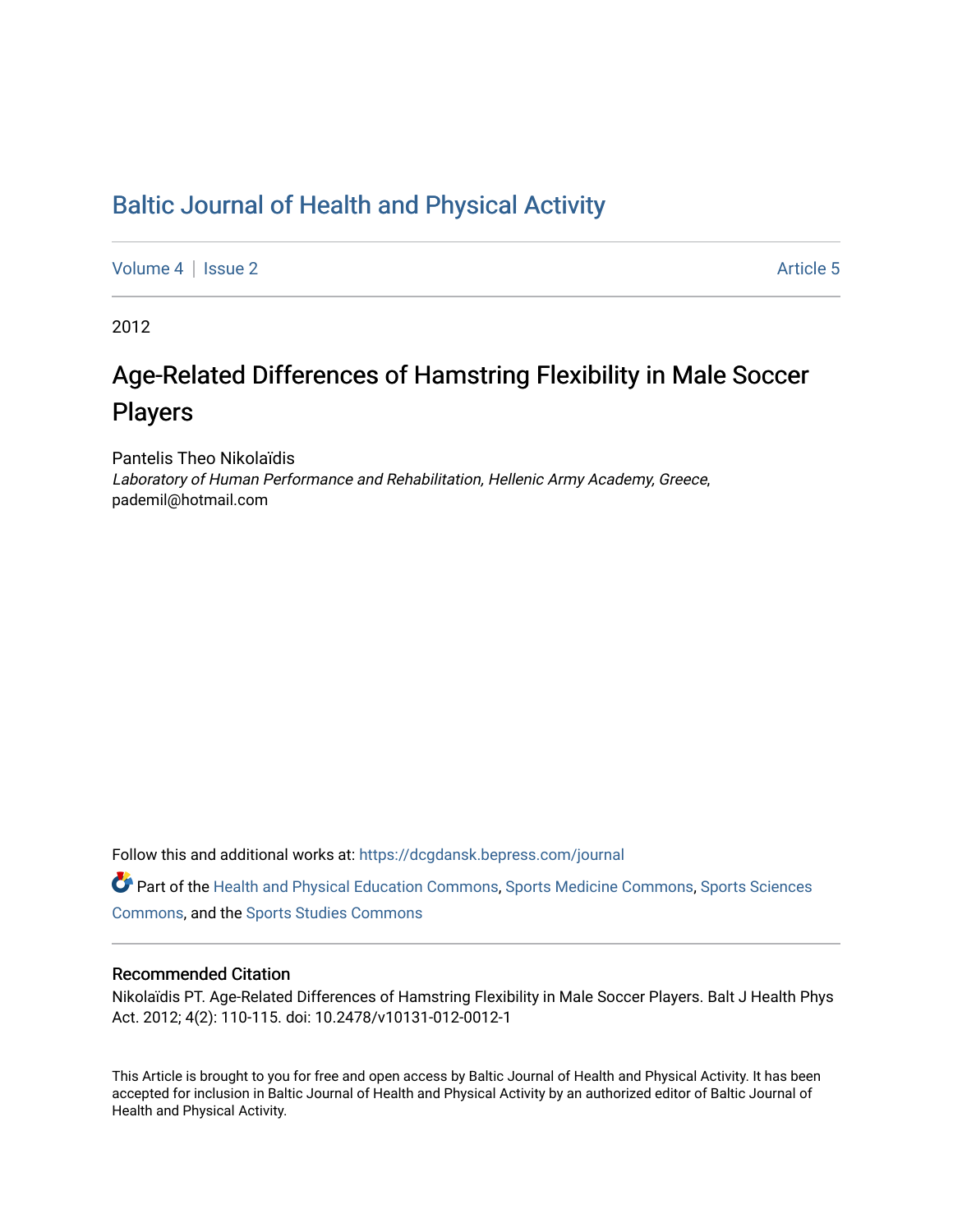VERSITA ORIGINAL ARTICLE

DOI: 10.2478/v10131-012-0012-1

|                                                                                                                                                                                                                | <b>Age-Related Differences of Hamstring Flexibility</b><br>in Male Soccer Players                                                                                                                                                                                                                                                                                                                                                                                                                                                                                                                                                                                                                                                                                                                                                                                                                                                                                                                                                                                                                                                                                                                                                                                                                      |  |  |  |  |  |  |
|----------------------------------------------------------------------------------------------------------------------------------------------------------------------------------------------------------------|--------------------------------------------------------------------------------------------------------------------------------------------------------------------------------------------------------------------------------------------------------------------------------------------------------------------------------------------------------------------------------------------------------------------------------------------------------------------------------------------------------------------------------------------------------------------------------------------------------------------------------------------------------------------------------------------------------------------------------------------------------------------------------------------------------------------------------------------------------------------------------------------------------------------------------------------------------------------------------------------------------------------------------------------------------------------------------------------------------------------------------------------------------------------------------------------------------------------------------------------------------------------------------------------------------|--|--|--|--|--|--|
| <b>Authors' Contribution:</b><br>A - Study Design<br>B - Data Collection<br>C - Statistical Analysis<br>D - Data Interpretation<br>E - Manuscript Preparation<br>F - Literature Search<br>G - Funds Collection | <b>Pantelis Theo Nikolaïdis</b><br>Laboratory of Human Performance and Rehabilitation, Hellenic Army Academy,<br>Greece                                                                                                                                                                                                                                                                                                                                                                                                                                                                                                                                                                                                                                                                                                                                                                                                                                                                                                                                                                                                                                                                                                                                                                                |  |  |  |  |  |  |
|                                                                                                                                                                                                                | Key words: neuromuscular fitness, range of motion, age, football                                                                                                                                                                                                                                                                                                                                                                                                                                                                                                                                                                                                                                                                                                                                                                                                                                                                                                                                                                                                                                                                                                                                                                                                                                       |  |  |  |  |  |  |
| Background:<br><b>Material/Methods:</b><br><b>Results:</b><br><b>Conclusions:</b>                                                                                                                              | <b>Abstract</b><br>The aim of this study was to examine the relationship between age and hamstring<br>flexibility of male soccer players and to provide reference data.<br>The study comprised 698 male subjects. The largest group consisted of male<br>adolescents (n = 597; aged 10-22 years, yrs), further subdivided into six two-year age<br>groups; the other two groups being children ( $n = 21$ , younger than 10 yrs) and adult<br>players (n = 80; older than 22 yrs). All of those who participated in our study were<br>members of competitive soccer clubs. They were examined for anthropometric<br>characteristics, body composition, and performed the sit-and-reach test (SAR).<br>An analysis of variance revealed significant differences between age groups with<br>respect to SAR ( $F_{7,690}$ = 17.62, p<0.001, $\eta^2$ = 0.15). Our findings indicated that the<br>older the age group, the higher the SAR (e.g. 16.6±5.1 cm in the children's group,<br>20.7±7.5 cm in the under-16-yr-old group and 24.7±6.9 cm in the adult group). This<br>result came in agreement with the significant and moderate correlation coefficient<br>between age and SAR ( $r = 0.33$ , $p < 0.001$ ).<br>Although the cross-sectional design did not allow inferring a causal relationship |  |  |  |  |  |  |
|                                                                                                                                                                                                                | between age and hamstring flexibility, it is reasonable to suppose that there are small<br>gains in flexibility with development. Compared with previous findings, soccer players<br>had similar values to the general population.                                                                                                                                                                                                                                                                                                                                                                                                                                                                                                                                                                                                                                                                                                                                                                                                                                                                                                                                                                                                                                                                     |  |  |  |  |  |  |
| Word count: 2,042<br>Tables: 1<br>Figures: 1<br>References: 36                                                                                                                                                 | Received: January 2012<br>Accepted: May 2012<br>Published: June 2012                                                                                                                                                                                                                                                                                                                                                                                                                                                                                                                                                                                                                                                                                                                                                                                                                                                                                                                                                                                                                                                                                                                                                                                                                                   |  |  |  |  |  |  |
| <b>Corresponding author:</b><br><b>PT Nikolaïdis</b><br>7 Thermopylon, Nikaia 18450, Athens, Greece<br>Phone: +306977820298<br>Fax: +302104907557<br>E-mail: pademil@hotmail.com                               |                                                                                                                                                                                                                                                                                                                                                                                                                                                                                                                                                                                                                                                                                                                                                                                                                                                                                                                                                                                                                                                                                                                                                                                                                                                                                                        |  |  |  |  |  |  |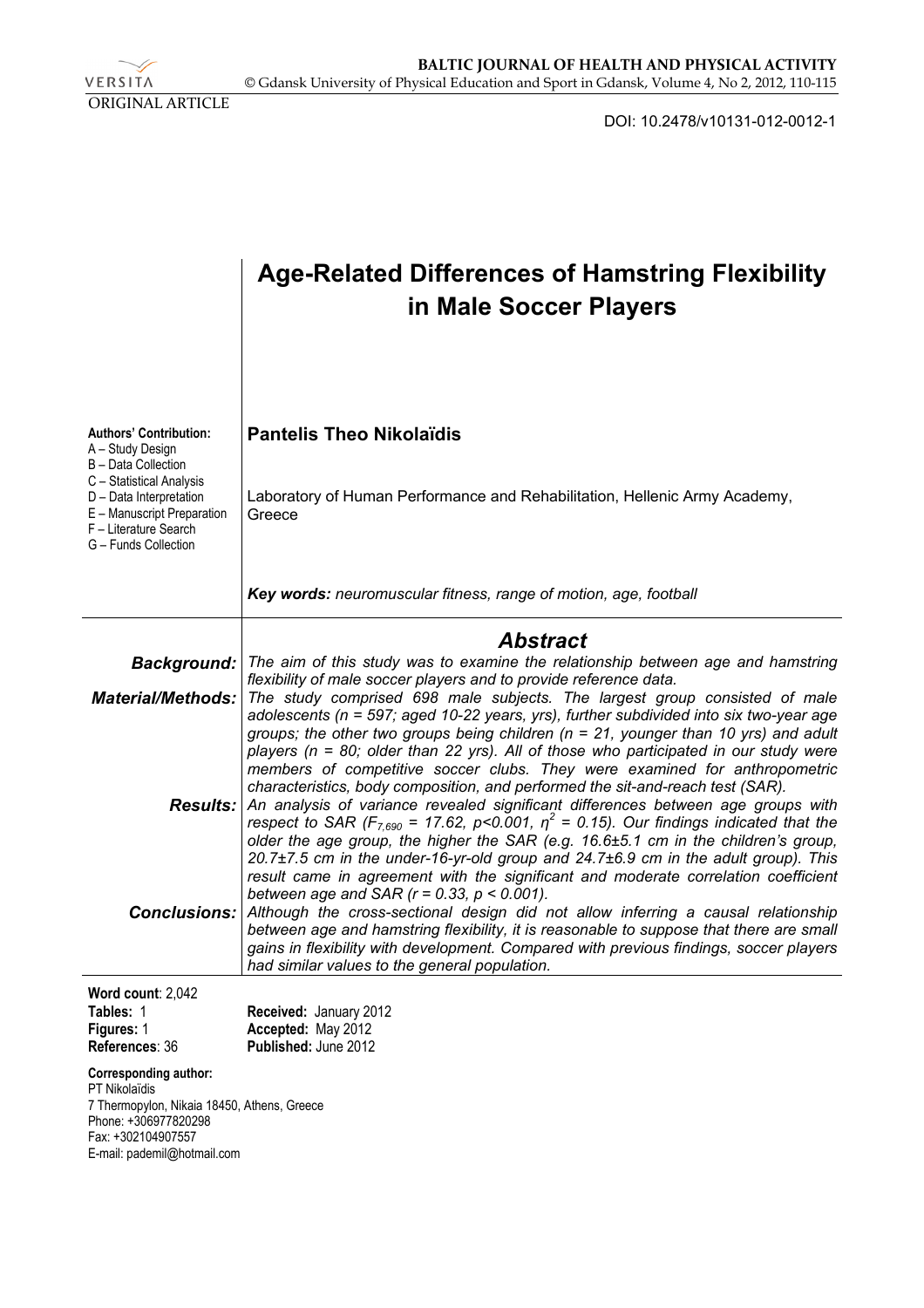#### **Introduction**

Elite soccer players must have certain physiological characteristics which correspond to the metabolic demands of modern match play [1]. Studies in soccer players' physiological profile have focused on anaerobic threshold [2, 3, 4], anaerobic and aerobic power [5, 6], muscle strength [6] and training load [7]. Less attention has been given in the study of flexibility, which is considered as an essential element of physical fitness [8].

There is evidence that supports the beneficial role of hamstring flexibility (HF; hamstring refers to the posterior thigh muscle group which consists of biceps femoris, semimembranosus and semitendinosus muscles) on injury prevention [9-13] and performance in young soccer players [14-16]. For instance, elite Belgians players aged 12-16 years (yrs) scored better in the sit-and-reach test (SAR) than their non-elite counterparts [14]. Serbian soccer players, aged 11-14 yrs, scored better in SAR than a control group [15]. In addition, a comparison of the under-18 and under-16 squad of the Canadian national soccer team with a reference group showed greater flexibility among the soccer players [16]. On the other hand, in a comparison between starters and substitutes elite female players, no difference was found with regard to SAR [17].

In a recent series of studies on anthropometric characteristics, body composition [18], muscular endurance [19], force-velocity characteristics [20], aerobic [21] and anaerobic power [22], the main findings revealed the following: (a) significant differences between adolescent and adult players, (b) differences between players in the lower spectrum and those in the higher spectrum of adolescence, and (c) better scores in soccer players than in the general population. However, no research has ever been carried out with regard to HF in a large sample of young soccer players.

The available data from previous research on selected periods of adolescence reveal no consensus about the effect of development on HF. For instance, in a longitudinal cohort study of urban high school students, flexibility of hamstring muscles, lumbar extensor muscles and combined lower extremity-trunk muscles was not associated with increases in growth suggesting that growth was not a cause of decreased flexibility during adolescence [23]. Furthermore, no differences between Brazilian soccer players aged 10 yrs, 11 yrs, 12 yrs and 13 yrs were found with respect to this trait [24]. On the other hand, in a study of 12-16-yr-old soccer players flexibility correlated weakly but significantly with the skeletal age for those aged 13 yrs, 14 yrs, 15 yrs and 16 yrs [25]. Also, in a longitudinal study of a soccer players group and a control group between the age of 11 yrs and 14 yrs (n=16), a significant increase in flexibility with age was noticed in the former group but not in the latter one [15].

To sum up, from the hitherto knowledge regarding the development of flexibility in soccer players, two points should be highlighted: (a) adolescent soccer players have superior values than their non-sport or lower level counterparts, and (b) there is some inconsistency between findings on the development of flexibility across adolescence. Therefore, the aim of the present study is to investigate the development of flexibility across adolescence in soccer players with reference to the general population, to examine whether age groups in the higher spectrum of adolescence scored better in SAR than those in the lower spectrum, and whether there is a direct relationship between age and flexibility during this period.

#### **Materials and Methods**

*Participants and procedures*. In this study, a non-experimental, descriptive-correlation design was used to examine the effect of age on flexibility across adolescence. Testing procedures were performed at the beginning of the competition period of seasons 2009-10, 2010-11 and 2011-12. Written informed consent was received from all players or parents after verbal explanation of the experimental design and potential risks of the study.

Although it is difficult to define adolescence in terms of chronological age, because of variation in time of its onset and termination, it has been suggested to apply it to the range between 10 and 22 yrs of age in boys [26]. For the purpose of our study, we followed this definition.

In total, the study comprised 698 male subjects. The largest group consisted of male adolescents (n = 597; aged 10.1-22.0 years, yr), further classified into six two-year age groups; the other two groups being children (U10,  $n = 21$ , aged 7.3-10.0 yrs) and adult players ( $n = 80$ ; aged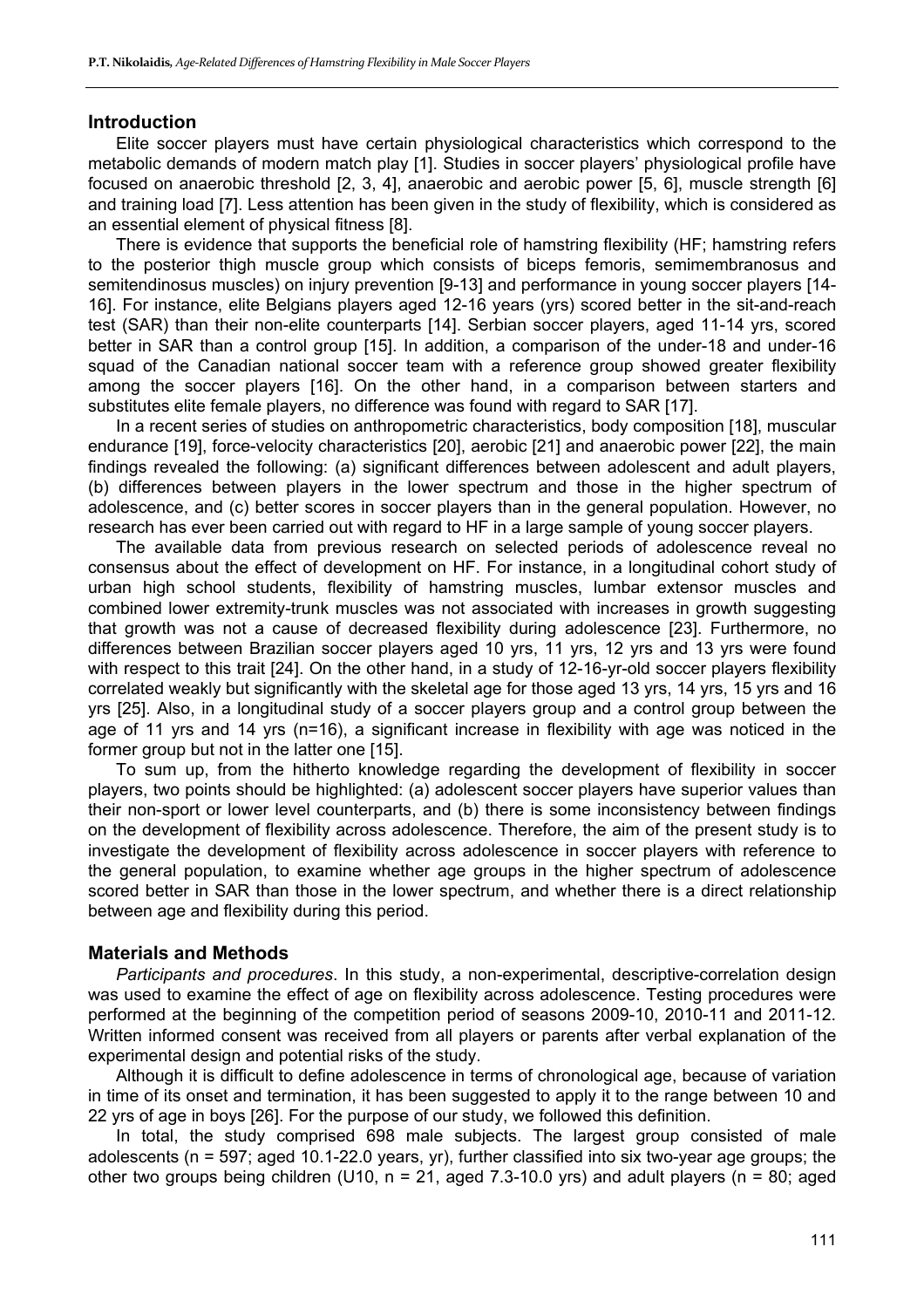22.1-37.5 yrs). All of those who volunteered for this study were members of competitive soccer clubs (Table 1). The players were familiarized with the testing procedures used in this study through pre-investigation familiarization sessions. They visited our laboratory once; anthropometric and body composition data were obtained followed by the SAR.

*Protocols and equipment.* Height and body mass were measured using a stadiometer (SECA, Leicester, UK) and electronic scales (HD-351, Tanita, Illinois, USA), respectively. The percentage of body fat was calculated from the sum of 10 skinfolds using a skinfold calliper (Harpenden, West Sussex, UK), based on the formula proposed by Parizkova [27]. Flexibility, as a range of motion in a joint or group of joints [8], by definition is specific to a joint and one's flexibility can be assessed by measuring the joints' range of motion by a goniometer. On the other hand, it is impractical to give a battery of flexibility measures at various joints considering that other physical fitness parameters are all being assessed at the same time during typical physical fitness screening [28]. Moreover, recent studies support the SAR reliability [29].

Therefore, the SAR protocol [30] was employed for the assessment of HF in our study. Participants performed it twice with a 1-min break between the two trials and the better score was retained for subsequent analysis. In order to eliminate the effect of stretching, no warm-up was permitted prior to testing. Participants were asked to seat barefoot with the legs straight ahead in front of the sit-and-reach box and to move their fingertips forwards as far as possible with slow movements over the box. The box provided an advantage of 15 cm to the participant, i.e. when fingertips were over the soles, the score was 15 cm. Measurements were recorder to the nearest 0.25 cm.

*Data and statistical analysis.* Results were presented as mean±s (standard deviation). The relationship between age and flexibility was examined by Pearson's moment correlation coefficient (r). Differences between age groups were assessed using one-way analysis of variance. Correction for multiple comparisons was undertaken using the Bonferroni method. The significance level was set at alpha=0.05. Statistical analyses were performed using IBM SPSS v.20.0 statistical software (SPSS Inc., Chicago, IL, USA).

|                          | Age groups      |                        |                              |                              |                  |                |                 |                   |                                       |  |
|--------------------------|-----------------|------------------------|------------------------------|------------------------------|------------------|----------------|-----------------|-------------------|---------------------------------------|--|
|                          | U10<br>$(n=21)$ | U12<br>$(n=33)$        | U <sub>14</sub><br>$(n=135)$ | U <sub>16</sub><br>$(n=212)$ | U18<br>$(n=116)$ | U20<br>(n=56)  | U22<br>$(n=45)$ | Adult<br>$(n=80)$ | <b>ANOVA</b>                          |  |
| Age (yr)                 | $9.0 + 0.8$     | $11.1 \pm 0.6$         | $13.1 \pm 0.5$               | $15.0 + 0.5$                 | $17.0 \pm 0.5$   | $19.1 \pm 0.7$ | $20.8 \pm 0.5$  | $26.6 \pm 3.5$    | $F_{7,690} =$<br>1120.53,<br>p< 0.001 |  |
| Body<br>mass<br>(kg)     | $35.3 \pm 6.7$  | $42.8 + 9.9$           | $52.2 \pm 9.6$               | $63.1 \pm 8.9$               | $69.5 \pm 10.0$  | $71.2 \pm 6.2$ | $74.1 \pm 7.4$  | $77.1 \pm 7.9$    | $F_{7,690} =$<br>137.61,<br>p< 0.001  |  |
| Height<br>(m)            | $1.37 + 0.06$   | $1.47 + 0.07$          | $1.61 \pm 0.09$              | $1.72 \pm 0.07$              | $1.76 \pm 0.06$  | $1.77 + 0.05$  | $1.77 + 0.06$   | $1.79 + 0.06$     | $F_{7,690} =$<br>190.50,<br>p<0.001   |  |
| <b>BMI</b><br>$(kg·m-2)$ | $18.7 \pm 2.5$  | $19.7 + 3.3$           | $19.9 \pm 2.3$               | $21.4 \pm 2.4$               | $22.5 \pm 2.9$   | $22.8 \pm 1.8$ | $23.6 \pm 2.0$  | $23.9 \pm 1.8$    | $F_{7,690} =$<br>36.12,<br>p< 0.001   |  |
| BF (%)                   | $17.2 + 4.7$    | $19.2 + 5.8$           | $16.2 + 4.7$                 | $16.1 \pm 4.0$               | $16.2 + 4.7$     | $16.1 \pm 4.0$ | $15.9 \pm 3.8$  | $15.1 \pm 3.0$    | $F_{7,690}$ =<br>4.06,<br>p< 0.001    |  |
| <b>SAR</b><br>(cm)       | $16.6 + 5.1$    | $14.4 \pm 5.8$<br>-- - | $17.4 \pm 6.4$               | $20.7 + 7.5$                 | $23.1 \pm 6.6$   | $23.4 \pm 8.5$ | $24.1 \pm 6.0$  | $24.7 + 6.9$      | $F_{7,690}$ =<br>17.62,<br>p< 0.001   |  |

Tab. 1. Anthropometric data and sit-and-reach scores of participants

*BMI – body mass index, BF – body fat, SAR – sit-and-reach*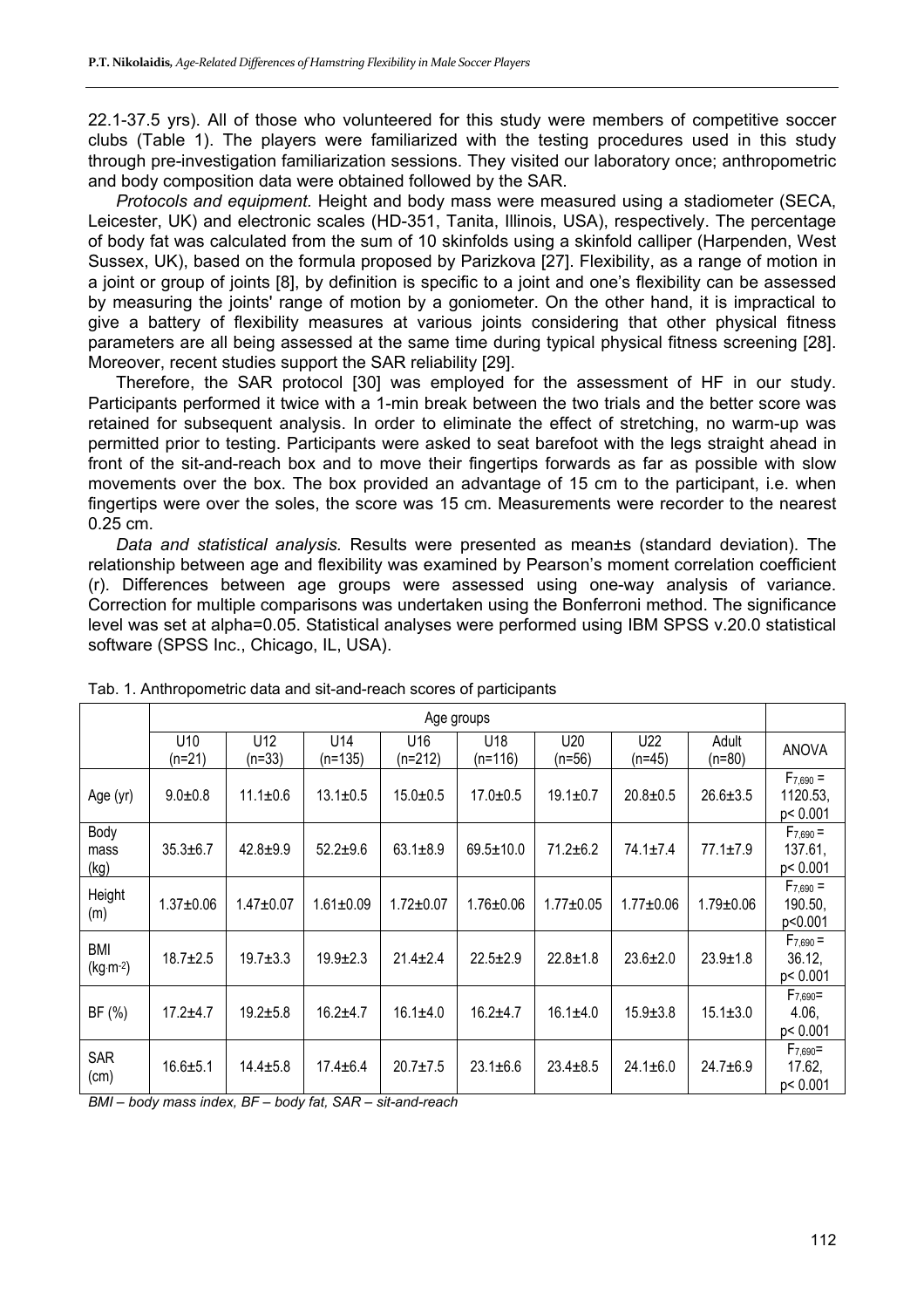#### **Results**

Analysis of variance revealed significant differences between age groups with respect to SAR  $(F_{7,690} = 17.62, p < 0.001, \eta^2 = 0.15)$ . SAR scores and post-hoc analysis results were presented in Table 1 and Figure 1, respectively. Even if it was statistically non-significant, it was remarkable that the under-12-yr-old age group (U12) scored lower than U10. Similar differences (approximately 3 cm) were recorded between U12 and U14, U14 and U16, and U16 and U18. The comparison between consecutive older age groups revealed non-significant and small differences (less than 0.7 cm).

The trait under examination was found to correlate moderately with age  $(r = 0.33, p < 0.001)$ . Compared with reference data reporting percentiles [31], the U12 group's mean score was between 30<sup>th</sup> and 35<sup>th</sup> percentile ( $P_{30}$ - $P_{35}$ ) of the age- and gender-matched general population, while respective values for the other groups were as follows: U14  $P_{50}P_{55}$ , U16  $P_{50}P_{55}$  and U18  $P_{40} - P_{45}$ .



Fig. 1. Differences in sit-and-reach score (SAR) between age groups. Error bars represent standard error. \*p<0.001, †p<0.01

### **Discussion**

To the best of our knowledge, this was the first study that examined flexibility in a large sample of soccer players across adolescence. Firstly, we observed that during most of adolescence, male soccer players had similar scores in SAR to the general population. In addition, our data were scrutinized in the light of normative data for adolescents aged 15-19 yrs provided by the Canadian Society for Exercise Physiology, in which values superior to 28 cm were classified as excellent, 23- 27 cm as very good, 18-22 cm as good, 13-17 cm as fair and lower than 12 cm as "needs improvement" [32]. According to this classification, scores of U16, U18 and U20 were characterized as "good"  $(3<sup>rd</sup>$  in a 5-grade scale, i.e. average). In a study of European male adolescents, in which a modified version of SAR was employed, 13-yr-olds scored 18.4 cm, 14-yrolds 18.7 cm, 15-yr-olds 20 cm, 16-yr-olds 20.8 cm and 17-yr-olds 22.2 cm [33]. These comparisons indicated that values of soccer players were close to mean values of the general population and the development of their HF followed a similar pattern to the reference data.

Secondly, we demonstrated that there were significant differences between two-year age groups, with those groups in the higher spectrum of adolescence exhibiting superior scores in SAR than those in the lower spectrum. As it was depicted in Figure 1, age groups in the lower spectrum of adolescence had lower values than the adult group, while groups in the upper spectrum of adolescence had higher values than the children group. This age-effect was supported by a direct relationship between age and flexibility (a statistically significant correlation).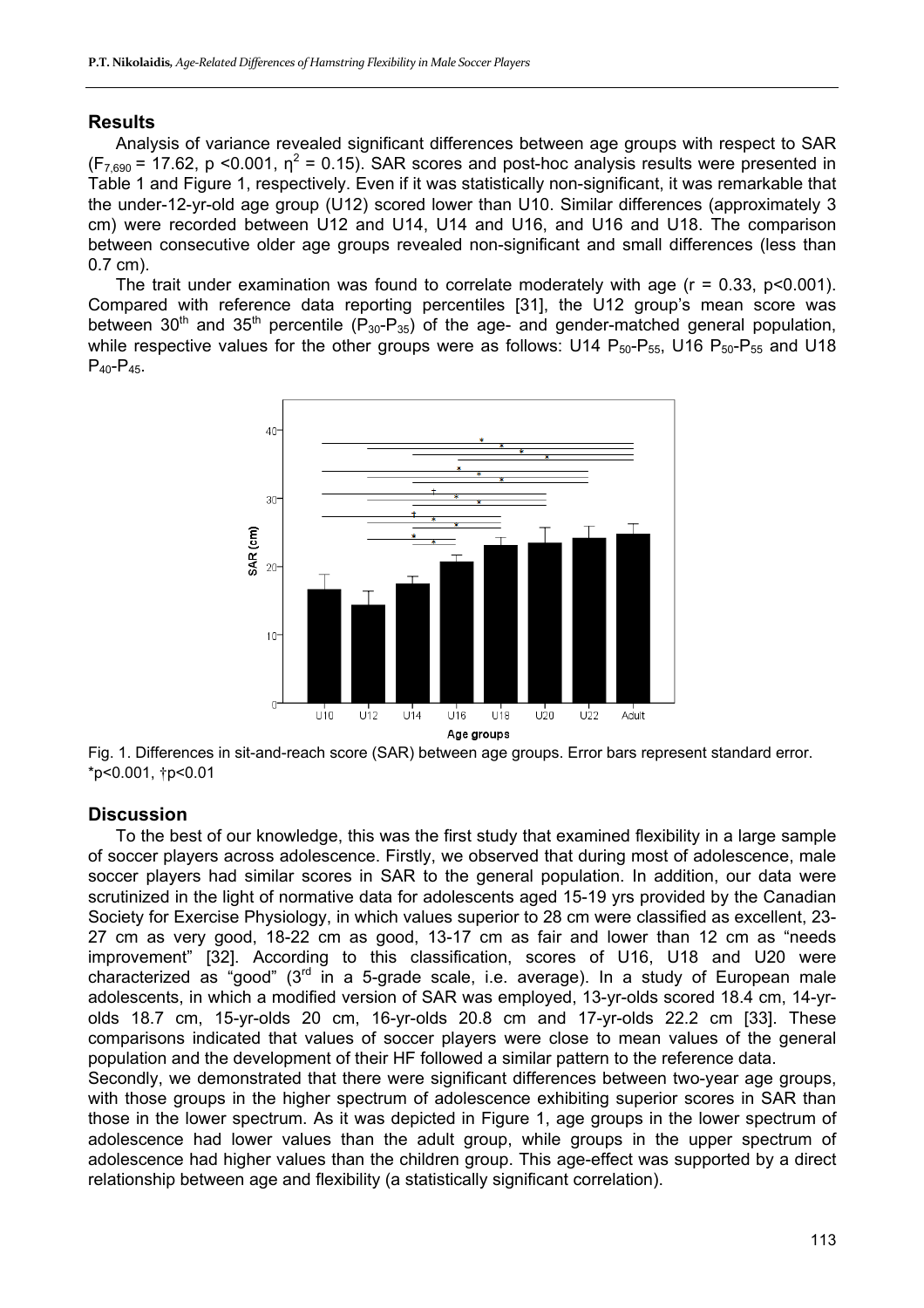There was a discrepancy between our results and those studies that reported an association between soccer performance and flexibility [14-16]. This inconsistency might be due to different methodological approaches employed in these studies (e.g. number of participants, level of excellence). Based on our findings, it was indicated that despite physical training, in which adolescent players were engaged, there was no training effect on flexibility. The moderate scores in sit-and-reach may be attributed to adaptation to playing soccer and lack of attention to flexibility training [34].

Moreover, stiffness can be associated with increased isometric and concentric force generation resulting in increased walking and running economy [35], and it can be an adaptation to soccer training. During soccer training a specific pattern of hip range of motion was found in professional soccer players, which appeared to be different from the control group [36]. Coaches and fitness trainers should be aware of development patterns of flexibility and the training should also be specialized according to age. Despite the lack of any conclusive evidence regarding the association between flexibility and sport performance, optimal levels of this parameter should be attained in order to promote injury prevention.

The main drawback of our study was the inherent limitation of any assessment method of flexibility to provide information about the overall flexibility. SAR was a measure of hamstring muscle flexibility. On the other hand, because it is a widely employed and easily administered test, there are many normative data of general population in order to evaluate soccer players' scores. A remarkable observation from the present study was that male adolescent players had similar scores to the general population, despite their sport experience and systematic training. Based on these findings, it is recommended to regularly monitor this physical fitness characteristic and to consider it in the design of any training or injury prevention programme.

#### **Conclusions**

Flexibility was significantly lower among those soccer players in the lower spectrum of adolescence than among their older counterparts. These findings are also in agreement with previous research on the general population suggesting a positive correlation between age and flexibility. However, what was novel was that quantifying such a pattern in soccer players revealed similar levels of flexibility with the general population, a finding that could be implemented in the training process by fitness trainers and physiotherapists for sport-related fitness improvement and injury prevention.

#### **References**

- 1. Bangsbo J, Mohr M, Krustrup P. Physical and metabolic demands of training and match-play in the elite football player. *J Sports Sci* 2006;24(7):665-74.
- *2.* Radzimiński L, Rompa P, Dargiewicz R, Ignatiuk W, Jastrzębski Z. An application of incremental running test results to train professional soccer players. *Baltic Journal of Health and Physical Activity*  2010;2(*1):67-74.*
- 3. Ignatiuk W, Rompa P, Radzimiński L, Dargiewicz R, Jastrzębski Z. Changes of lactate threshold during a half-year training cycle in "Arka Gdynia" football players. *Baltic Journal of Health and Physical Activity* 2010;2(2):104-12.
- 4. Jastrzębski Z, Dargiewicz R, Ignatiuk W, Radzimiński L, Rompa P, Konieczna A. Lactate threshold changes in soccer players during the preparation period. *Baltic Journal of Health and Physical Activity* 2011;3(2):96-104.
- 5. Jastrzębski Z, Barnat W, Konieczna A, Rompa P, Radzimiński L. Changes of physical capacity and soccer-related skills in young soccer players within a one-year training period. *Baltic Journal of Health and Physical Activity* 2011;3(4):248-61.
- 6. Manna I, Khanna GL, Dhara PC. Effect of training on morphological, physiological and biochemical variables of U-19 soccer players. *Baltic Journal of Health and Physical Activity* 2011;3(4):237-47.
- 7. Głowacki A, Ignatiuk W, Konieczna A, Jastrzębski Z. Training load structure of young soccer players in a typical training microcycle during the competitive and the transition period. *Baltic Journal of Health and Physical Activity* 2011;3(1):26-33.
- 8. Alter MJ. Science of flexibility. 3rd ed. Champaign: Human Kinetics; 2004.
- 9. Bradley PS, Portas MD. The relationship between preseason range of motion and muscle strain injury in elite soccer players. *J Strength Cond Res* 2007;21(4):1155-9.